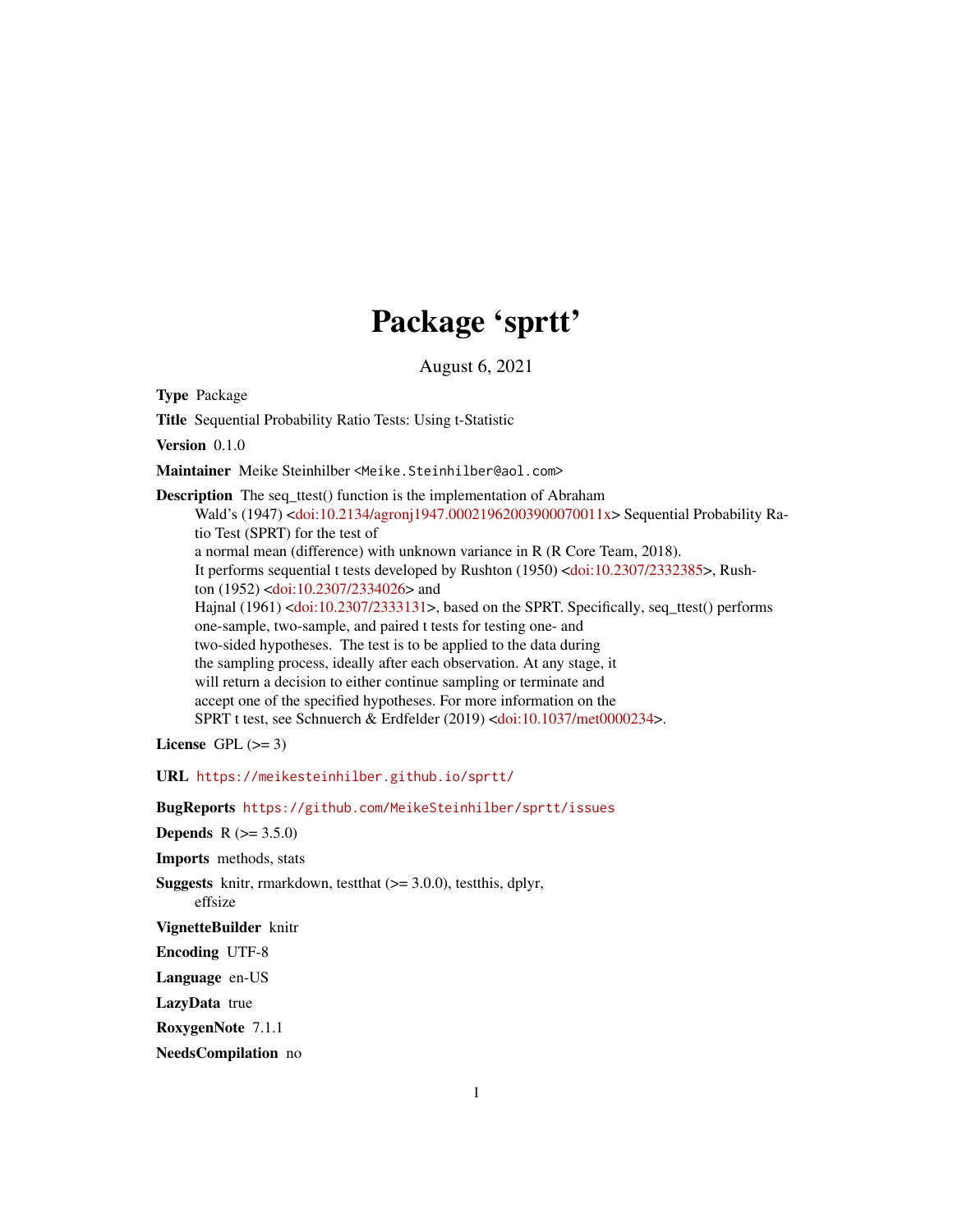```
Author Meike Steinhilber [aut, cre] (<https://orcid.org/0000-0002-7144-2100>),
     Martin Schnuerch [aut, ths] (<https://orcid.org/0000-0001-6531-2265>),
     Anna-Lena Schubert [aut, ths] (<https://orcid.org/0000-0001-7248-0662>)
```
Repository CRAN

Date/Publication 2021-08-06 17:50:02 UTC

# R topics documented:

#### **Index** [9](#page-8-0)

df\_cancer *Test data to run the examples*

#### Description

A dataset that includes 120 individuals.

#### Usage

df\_cancer

#### Format

A data frame with 2 variables:

treatment\_group

control\_group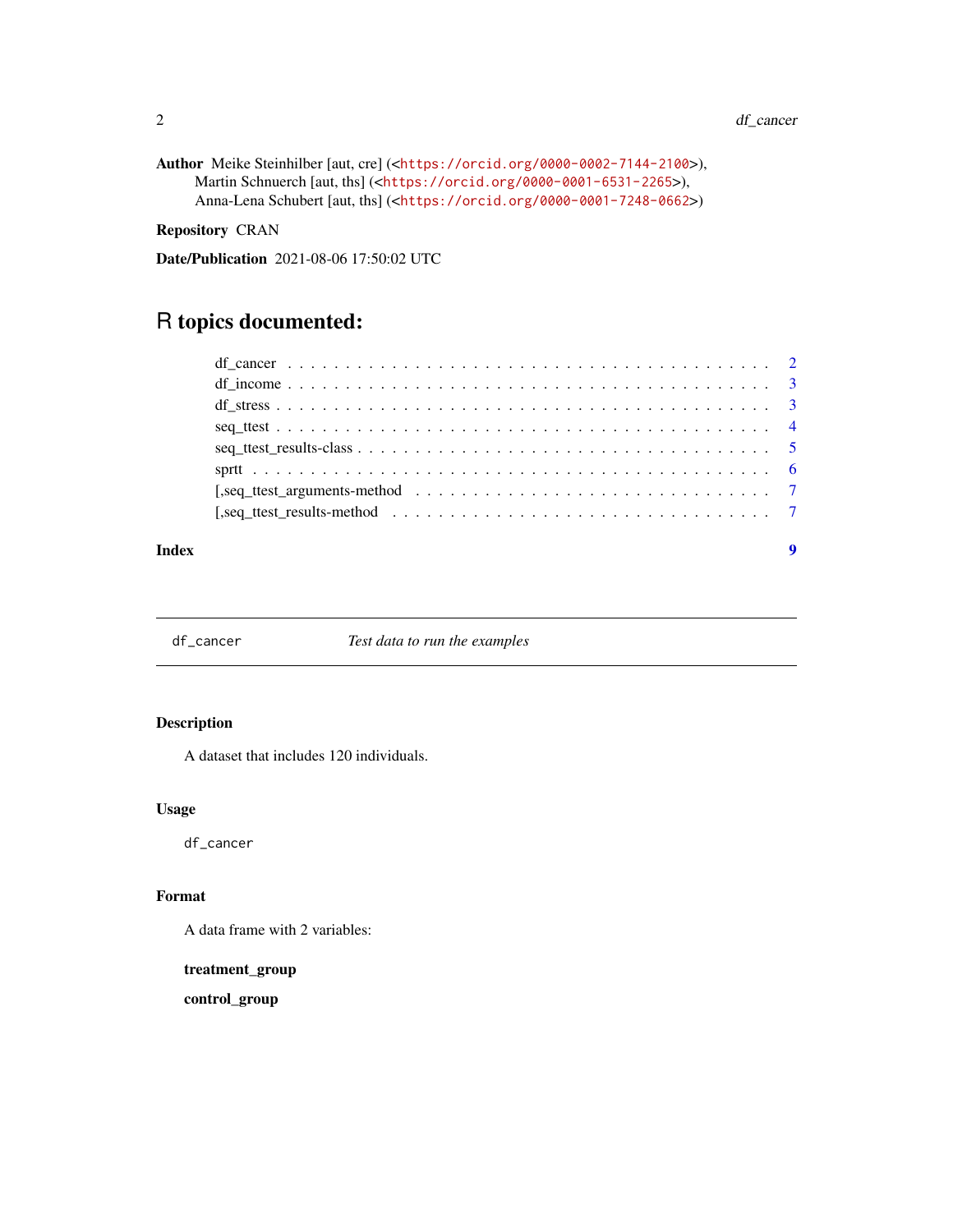<span id="page-2-0"></span>

#### Description

A dataset that includes 120 individuals with sex gender and monthly income.

# Usage

df\_income

## Format

A data frame with 2 variables:

monthly\_income

sex

#### df\_stress *Test data to run the examples*

## Description

A dataset that includes 120 individuals.

#### Usage

df\_stress

#### Format

A data frame with 2 variables:

baseline\_stress

one\_year\_stress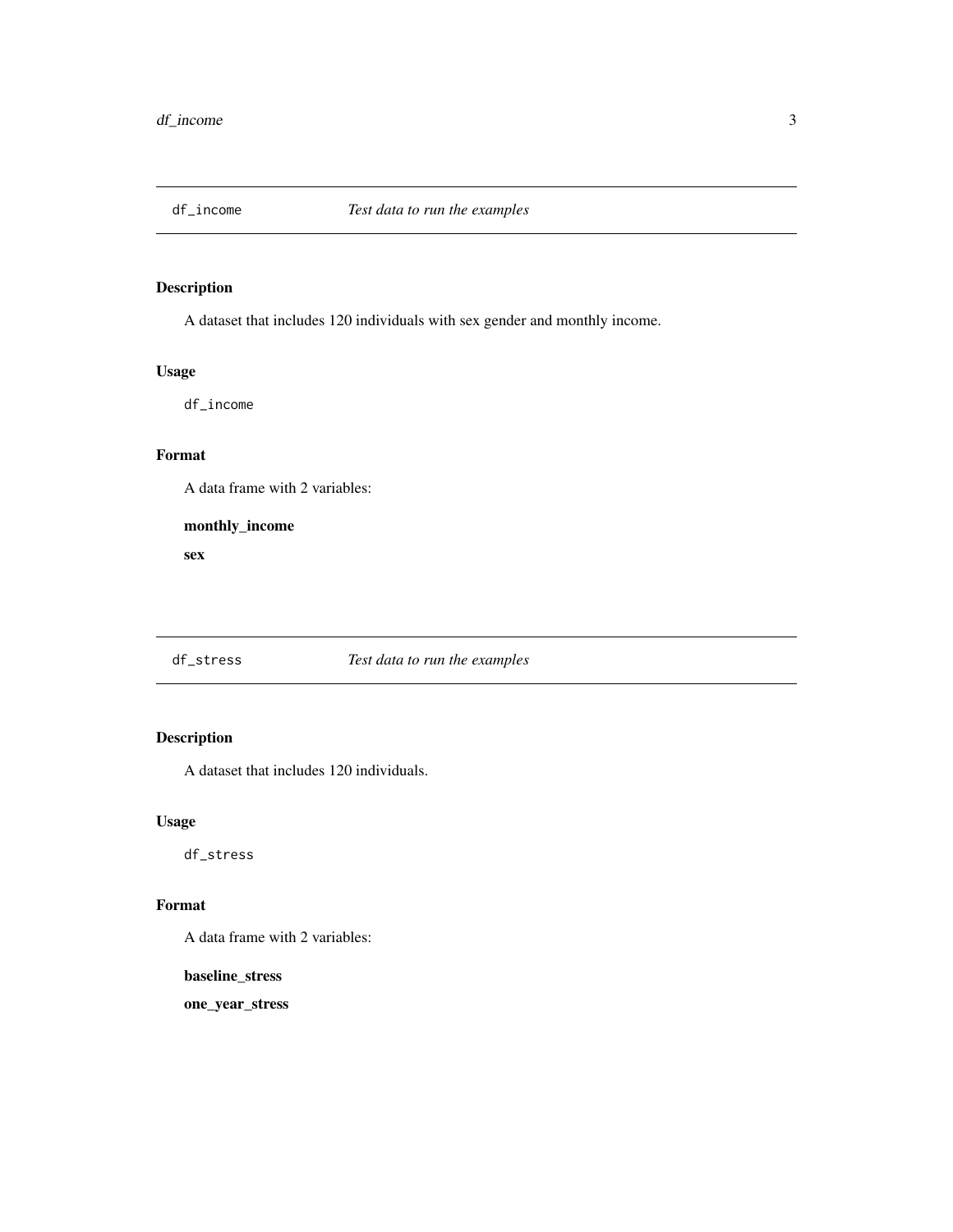<span id="page-3-1"></span><span id="page-3-0"></span>

## Description

Performs one and two sample sequential t-tests on vectors of data.

#### Usage

```
seq_ttest(
 x,
 y = NULL,data = NULL,mu = 0,
 d,
 alpha = 0.05,
 power = 0.95,
 alternative = "two.sided",
 paired = FALSE,
 na.rm = TRUE,verbose = TRUE
)
```
#### Arguments

| X           | Works with two classes: numeric and formula. Therefore you can write "x" or<br>$"x^y''$ .                                                                                                                                                                                                         |
|-------------|---------------------------------------------------------------------------------------------------------------------------------------------------------------------------------------------------------------------------------------------------------------------------------------------------|
|             | • "numeric input": a (non-empty) numeric vector of data values.<br>• "formula input": a formula of the form $\ln s \sim$ rhs where $\ln s$ is a numeric<br>variable giving the data values and rhs either 1 for a one-sample test or a<br>factor with two levels giving the corresponding groups. |
| У           | an optional (non-empty) numeric vector of data values.                                                                                                                                                                                                                                            |
| data        | an optional data. frame, which you can use only in combination with a "formula<br>input" in argument x.                                                                                                                                                                                           |
| mu          | a number indicating the true value of the mean (or difference in means if you<br>are performing a two sample test).                                                                                                                                                                               |
| d           | a number indicating the specified effect size (Cohen's d)                                                                                                                                                                                                                                         |
| alpha       | the type I error. A number between 0 and 1.                                                                                                                                                                                                                                                       |
| power       | 1 - beta (beta is the type II error probability). A number between 0 and 1.                                                                                                                                                                                                                       |
| alternative | a character string specifying the alternative hypothesis, must be one of two. sided<br>(default), greater or less. You can specify just the initial letter.                                                                                                                                       |
| paired      | a logical indicating whether you want a paired t-test.                                                                                                                                                                                                                                            |
| $na$ . $rm$ | a logical value indicating whether NA values should be stripped before the com-<br>putation proceeds.                                                                                                                                                                                             |
| verbose     | a logical value whether you want a verbose output or not.                                                                                                                                                                                                                                         |
|             |                                                                                                                                                                                                                                                                                                   |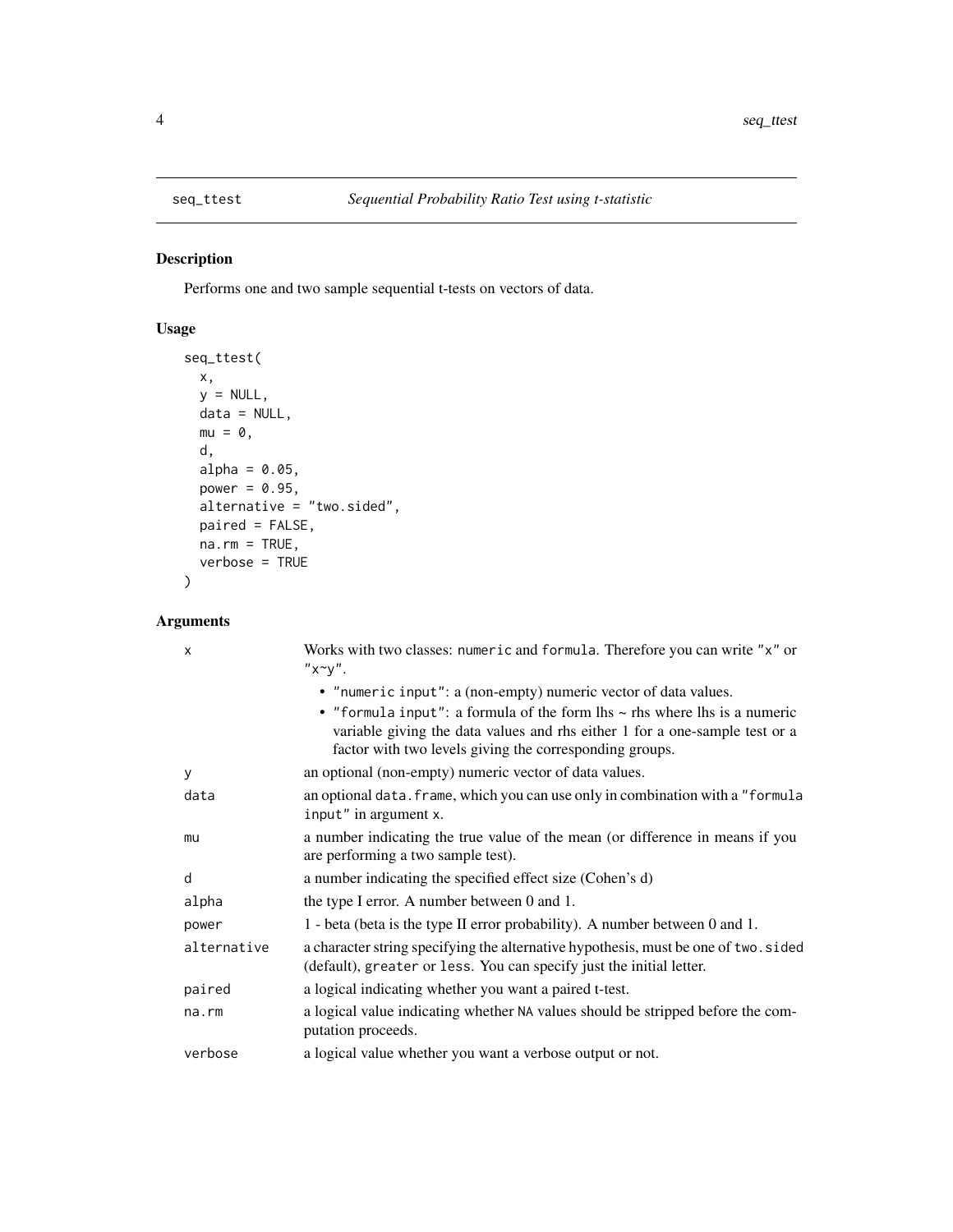#### <span id="page-4-0"></span>Value

An object of the S4 class [seq\\_ttest\\_results](#page-4-1). Click on the class link to see the full description of the slots. To get access to the object use the @-operator or []-brackets instead of \$. See the examples below.

#### Examples

```
# set seed --------------------------------------------------------------------
set.seed(333)
# load library ----------------------------------------------------------------
library(sprtt)
# one sample: numeric input ---------------------------------------------------
treatment_group <- rnorm(20, mean = 0, sd = 1)results \leq seq_ttest(treatment_group, mu = 1, d = 0.8)
# get access to the slots -----------------------------------------------------
# @ Operator
results@likelihood_ratio
# [] Operator
results["likelihood_ratio"]
# two sample: numeric input----------------------------------------------------
treatment_group \le stats:: rnorm(20, mean = 0, sd = 1)
control\_group \leq - stats::rnorm(20, mean = 1, sd = 1)seq_ttest(treatment_group, control_group, d = 0.8)
# two sample: formula input ---------------------------------------------------
stress_level <- stats::rnorm(20, mean = 0, sd = 1)
sex <- as.factor(c(rep(1, 10), rep(2, 10)))
seq\_ttest(stress\_level ~ sex, d = 0.8)# NA in the data --------------------------------------------------------------
stress_level <- c(NA, stats::rnorm(20, mean = 0, sd = 2), NA)sex <- as.factor(c(rep(1, 11), rep(2, 11)))
seq\_ttest(stress\_level ~ x sex, d = 0.8, na.rm = TRUE)# work with dataset (data are in the package included) ------------------------
seq\_ttest(monthly_income ~ sex, data = df_income, d = 0.8)
```
<span id="page-4-1"></span>seq\_ttest\_results-class

*An S4 class to represent the results of a sequential t-test.*

#### **Description**

An S4 class to represent the results of a sequential t-test.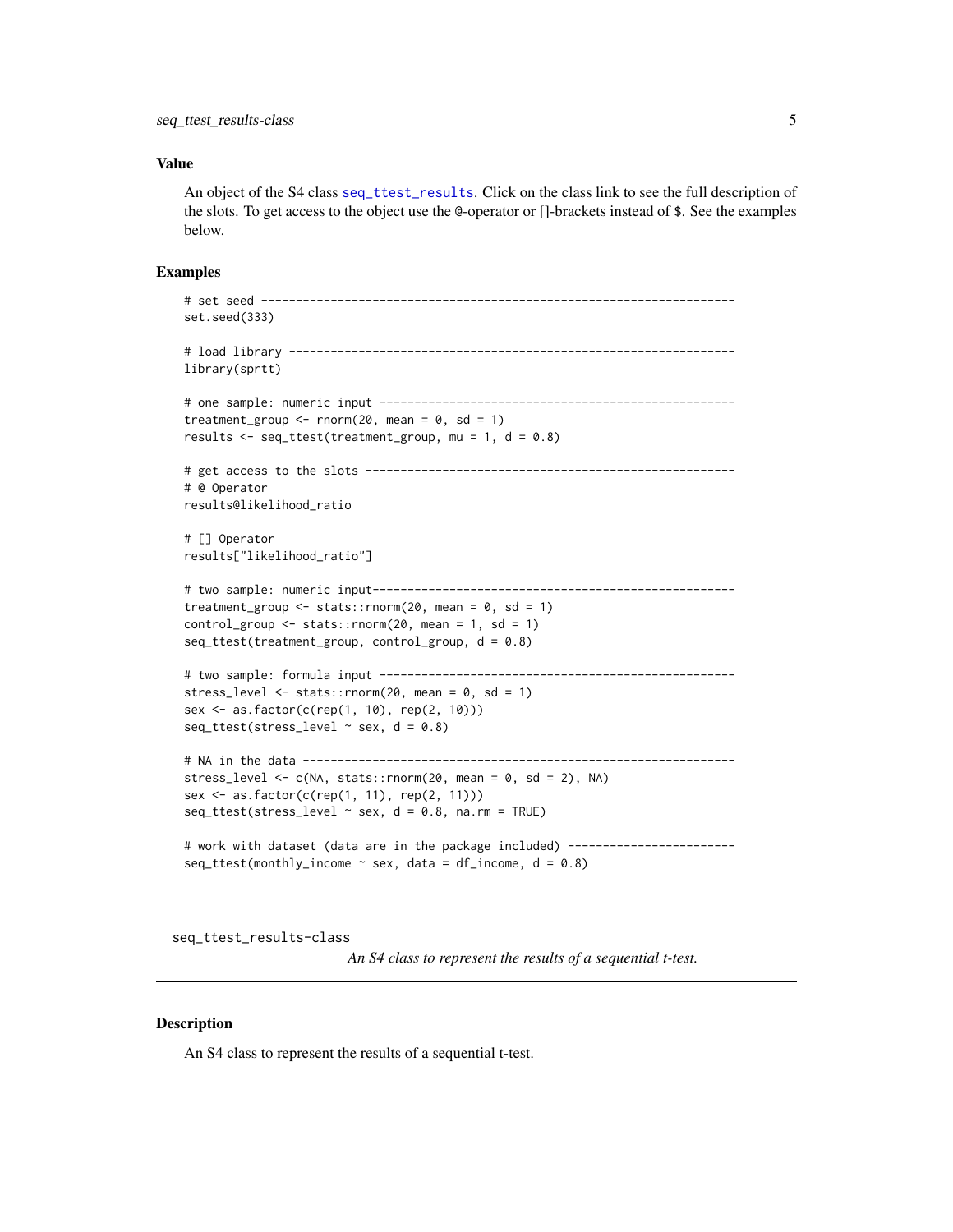- <span id="page-5-0"></span>likelihood\_ratio\_log the logarithmic test statistic.
- decision the test decision: "accept H1", "accept H0", or "continue sampling".

A\_boundary\_log the lower logarithmic boundary of the test.

B\_boundary\_log the upper logarithmic boundary of the test.

d a number indicating the specified effect size (Cohen's d).

mu a number indicating the true value of the mean (or difference in means if you are performing a two sample test).

alpha the type I error. A number between 0 and 1.

power 1 - beta (beta is the type II error probability). A number between 0 and 1.

likelihood\_ratio the likelihood ratio of the test without logarithm.

likelihood\_1 the likelihood of the alternative Hypothesis (H1).

likelihood\_0 the likelihood of the null Hypothesis (H0).

likelihood\_1\_log the logarithmic likelihood of the alternative Hypothesis (H1).

likelihood\_0\_log the logarithmic likelihood of the null Hypothesis (H0).

non\_centrality\_parameter parameter to calculate the likelihoods

t\_value the t-value of the t-statistic.

p\_value the p-value of the t-test.

df degrees of freedom.

mean\_estimate the estimated mean or difference in means depending on whether it was a onesample test or a two-sample test.

- alternative a character string specifying the alternative hypothesis: "two.sided" (default), "greater" or "less".
- one\_sample "true" if it is a one-sample test, "false" if it is a two-sample test.
- ttest\_method a character string indicating what type of t-test was performed.

data\_name a character string giving the name(s) of the data.

verbose a logical value whether you want a verbose output or not.

sprtt *sprtt: help page.*

#### **Description**

This package provides the implementation of sequential probability ratio tests using t-statistic.

#### detailed help pages

For detailed instructions on the sprtt package, see: vignette("sprtt") or https://meikesteinhilber.github.io/sprtt/"

#### sprtt functions

• [seq\\_ttest](#page-3-1) Performs one and two sample sequential t-tests on vectors of data.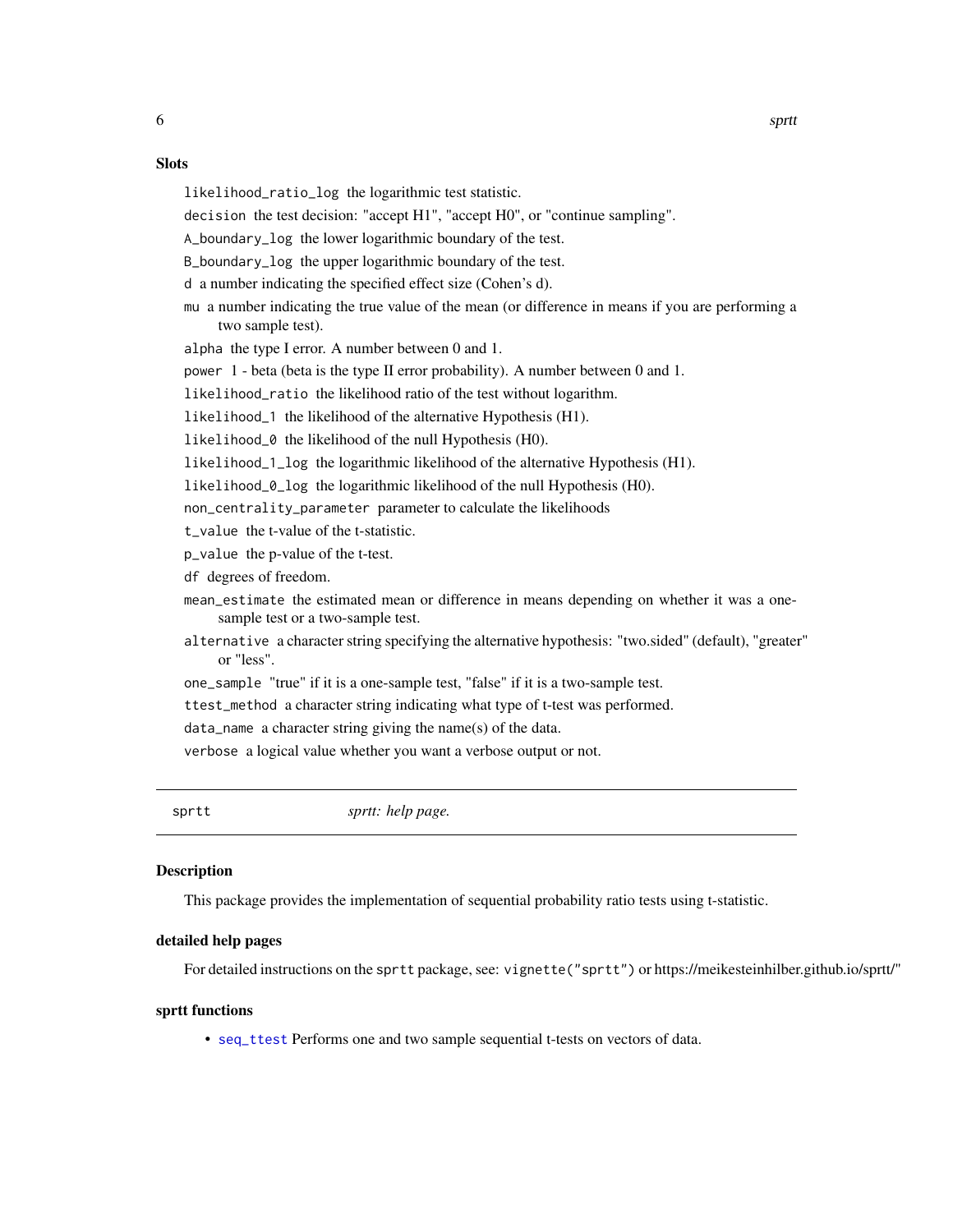```
[,seq_ttest_arguments-method
```
*Method to retrieve the contents of a slot of an object of the seq\_ttest\_arguments class.*

#### Description

This method is only used internally to process the input arguments of the [seq\\_ttest](#page-3-1) function. As a normal user, you can ignore this specific documentation.

#### Usage

## S4 method for signature 'seq\_ttest\_arguments' x[i, j, drop]

#### Arguments

| X                   | the seq ttest arguments object.         |  |  |  |  |  |
|---------------------|-----------------------------------------|--|--|--|--|--|
| i.                  | indices indicating elements to extract. |  |  |  |  |  |
|                     | not used.                               |  |  |  |  |  |
| drop                | not used.                               |  |  |  |  |  |
| seq_ttest_arguments |                                         |  |  |  |  |  |
|                     | the corresponding class to this method. |  |  |  |  |  |

#### Value

Returns the contents of the specified slot of an seq\_ttest\_arguments object. For more information, see the arguments of the [seq\\_ttest](#page-3-1) function.

```
[,seq_ttest_results-method
```
*Method to retrieve the contents of a slot of an object of the* [seq\\_ttest\\_results](#page-4-1) *class.*

#### Description

Method to retrieve the contents of a slot of an object of the [seq\\_ttest\\_results](#page-4-1) class.

#### Usage

```
## S4 method for signature 'seq_ttest_results'
x[i, j, drop]
```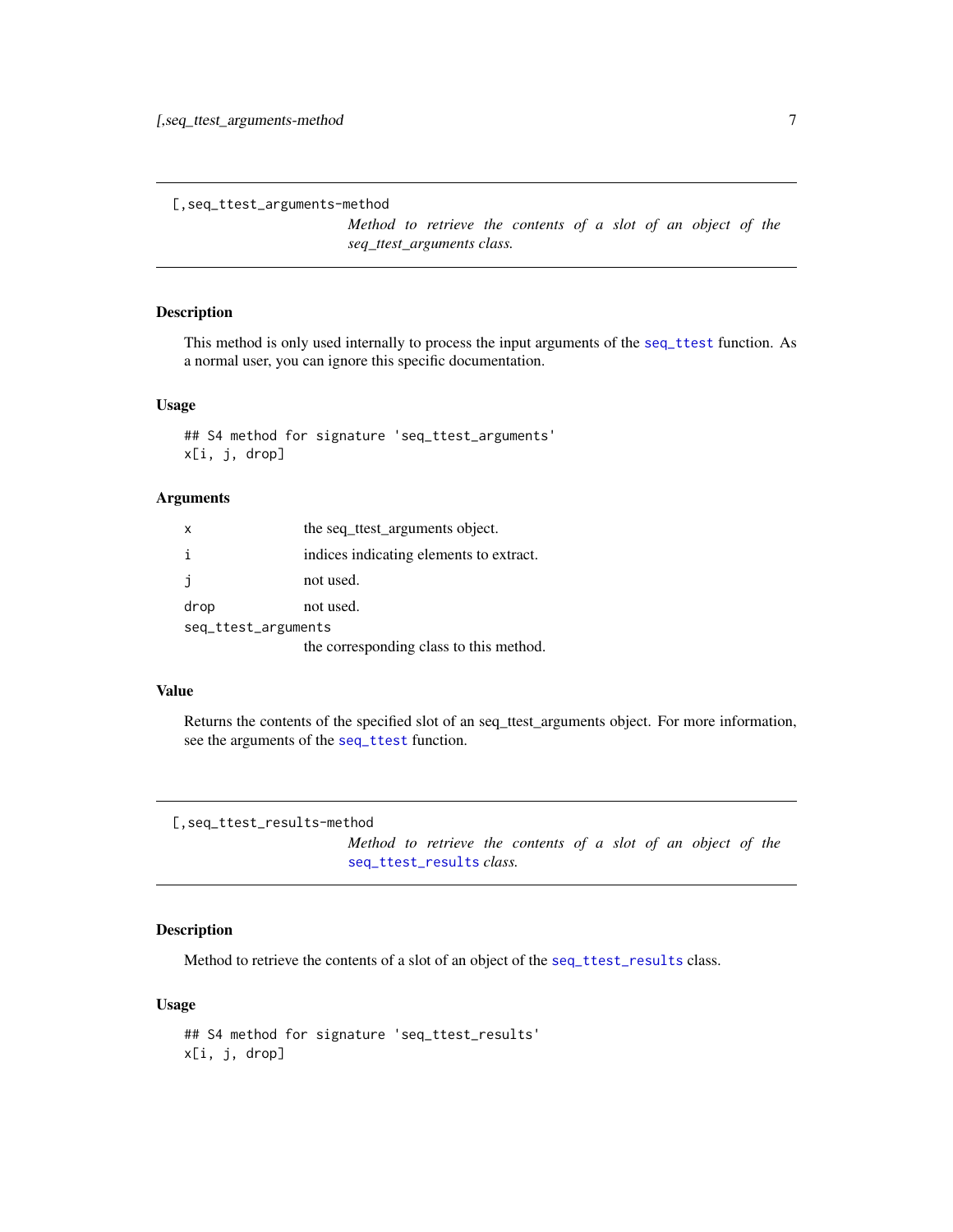# <span id="page-7-0"></span>Arguments

| X                 | the seq ttest results object.           |  |  |  |  |  |
|-------------------|-----------------------------------------|--|--|--|--|--|
| i                 | indices indicating elements to extract. |  |  |  |  |  |
| j.                | not used.                               |  |  |  |  |  |
| drop              | not used.                               |  |  |  |  |  |
| seq_ttest_results |                                         |  |  |  |  |  |
|                   | the corresponding class to this method. |  |  |  |  |  |

#### Value

Returns the contents of the specified slot. For more information, see the documentation for the [seq\\_ttest\\_results](#page-4-1) class.